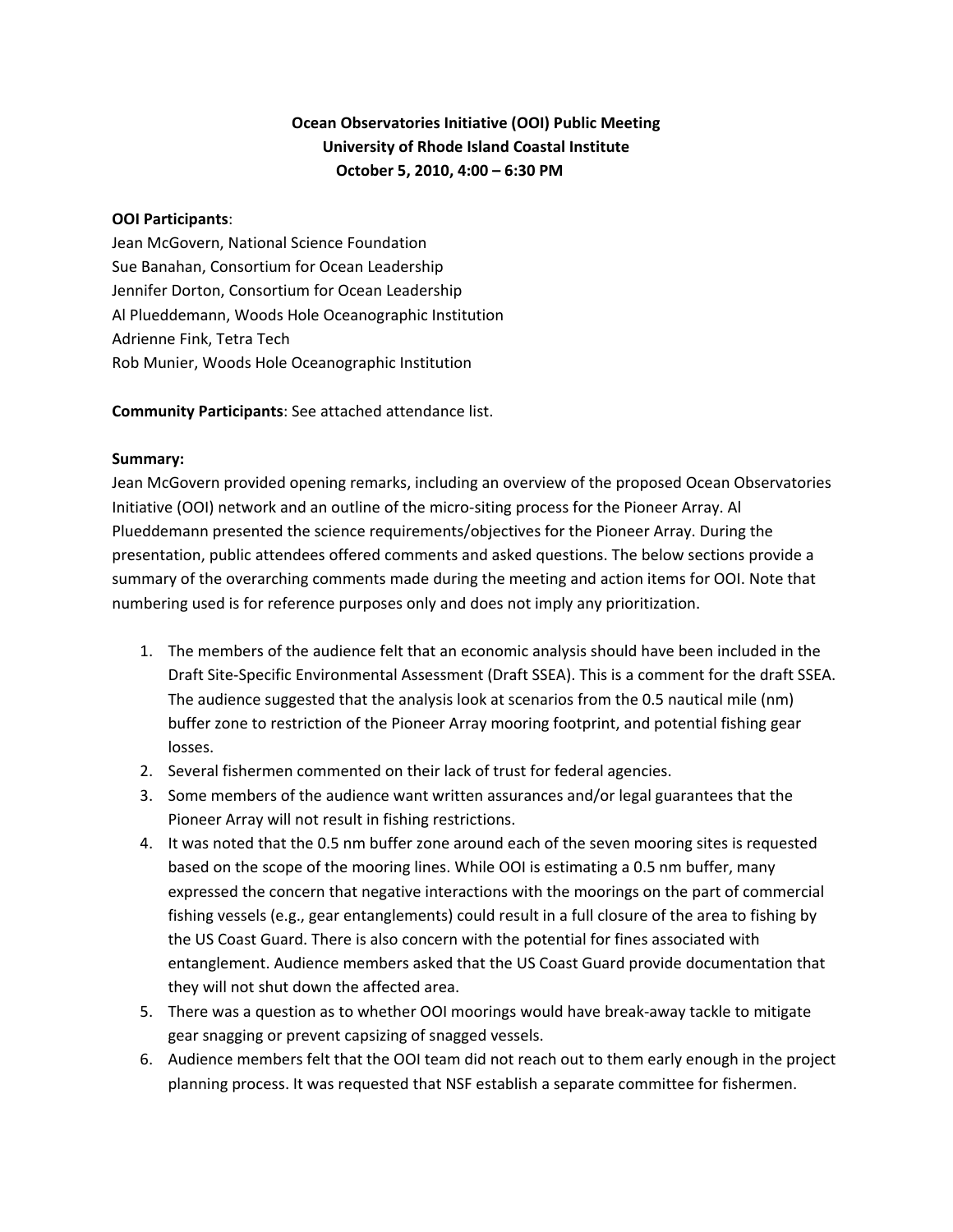- 7. Concerns and questions were raised about impacts to marine mammals. It was explained that the Draft Site‐Specific Environmental Assessment and final document will address the comments received during the comment period.
- 8. Community members requested that state and federal agencies be invited to the public meetings. It was noted by Jean McGovern that other federal and state agencies were invited to the meeting; however, none of the invited federal agency representatives attended.
- 9. There was a request that there be a comment period for the Final SSEA; however, Jean McGovern stated that she could not make that decision but she would discuss with NSF legal counsel. The Final SSEA will be available to the public.
- 10. There was some concern about interactions between the gliders and the commercial fishermen, especially trawlers. Glider activity has been on‐going in this area for over 10 years. Al Plueddemann noted that WHOI has experience operating gliders without adverse interactions with the fishing community, but has not yet operated 6 gliders in a heavily fished area. It was noted that if a glider is caught in a net, the fishermen can just put the glider back in the water. If it is found that gliders are being repeatedly caught or run over by vessels, then the OOI team would adjust the glider operating parameters to reduce negative interactions.
- 11. A suggestion was made to develop an agreement with NSF stating that NSF would be willing to modify infrastructure, locations, and missions to minimize interaction with fishing vessels gear and vessels. It was explained that the micro-siting process is being used to address these concerns.
- 12. It was felt that the moorings will be most impacted by mobile gear; mobile gear fishermen work throughout the water column along contour depths. There may be times when 20‐30 trawlers are working the area. This is usually in the winter months when weather is bad and possible impact to OOI infrastructure would be greatest. Several attendees suggested alternate locations both in the gray box and outside the gray box. These suggestions were made during the poster sessions and during the public meeting portion.
- 13. The suggestion was made to move the Pioneer Array to a different part of the shelf. The micro‐siting science requirements and process was reviewed again. The letter sent to the community indicating the micro‐siting within the gray box area of Figure 1 was reviewed. The question of the possibility of reducing the number of sites or exploring other rearrangement of the Pioneer Array was posed.
- 14. It was noted that many of the fishermen have extensive temperature data from within the region and have worked cooperatively with NOAA to collect/share temperature and other collected data. Additionally, fishermen were interested in funding for or research into species-specific acoustic signal signatures to help the fishermen reduce by-catch. This is the kind of research fostered by the Commercial Fisheries Research Foundation.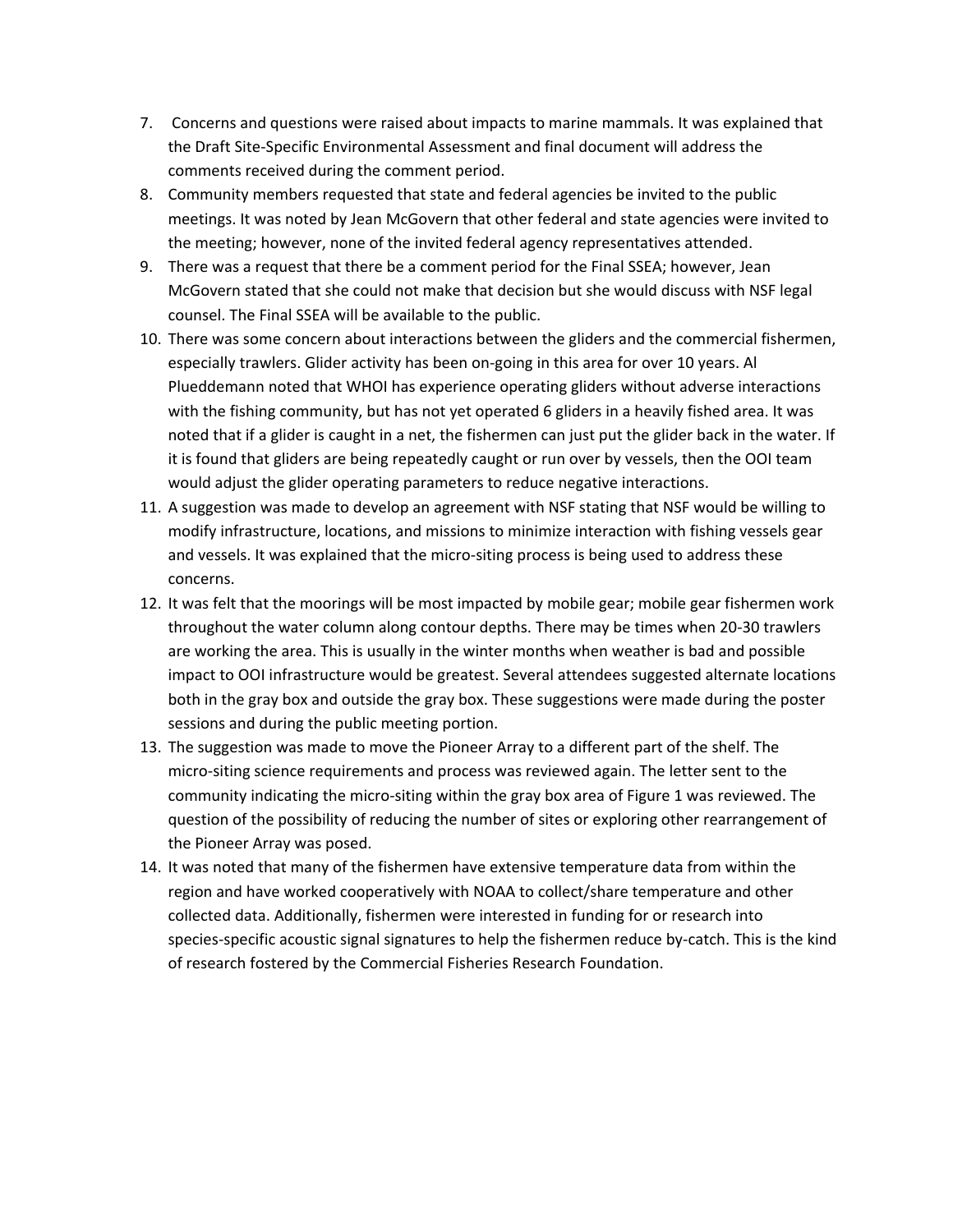### **Actions:**

- 1. NSF will address the comments related to the Draft Site‐Specific Environmental Assessment as part of the National Environmental Policy Act (NEPA) process. A comment about the economic analysis was received during the comment period and this will be addressed. Marine mammal comments were also received and they will be addressed in the final document.
- 2. The project will investigate the alternative locations within the gray box in preparation for on‐going micro‐siting discussions.
- 3. Micro‐siting public meetings will continue as a series of public meetings. As this is a federal project, all meetings must be open to the public; NSF will not establish a separate committee. NSF wants to assure that all members of the public are invited to participate.
- 4. The announcement for the next meeting will be established once the proposed site locations are investigated and ready to present. We are anticipating that we can be ready by November 15 or 16. Notification of the next meeting will be done via the OOI website (oceanobservatories.org).
- 5. NSF is stating that the agency has no interest in seeing fishing areas closed by deploying OOI, and will continue to emphasize this point with its US Coast Guard contacts, state officials, and the public. A 0.5 nm diameter buffer around these moorings will be requested. NSF will contact the US Coast Guard to get a first person, referenced answer to the questions about the affected area.
- 6. The OOI website (oceanobservatories.org) will be used to communicate with the community. Public meeting notices, meeting summaries, and associated correspondence will be posted on this site.